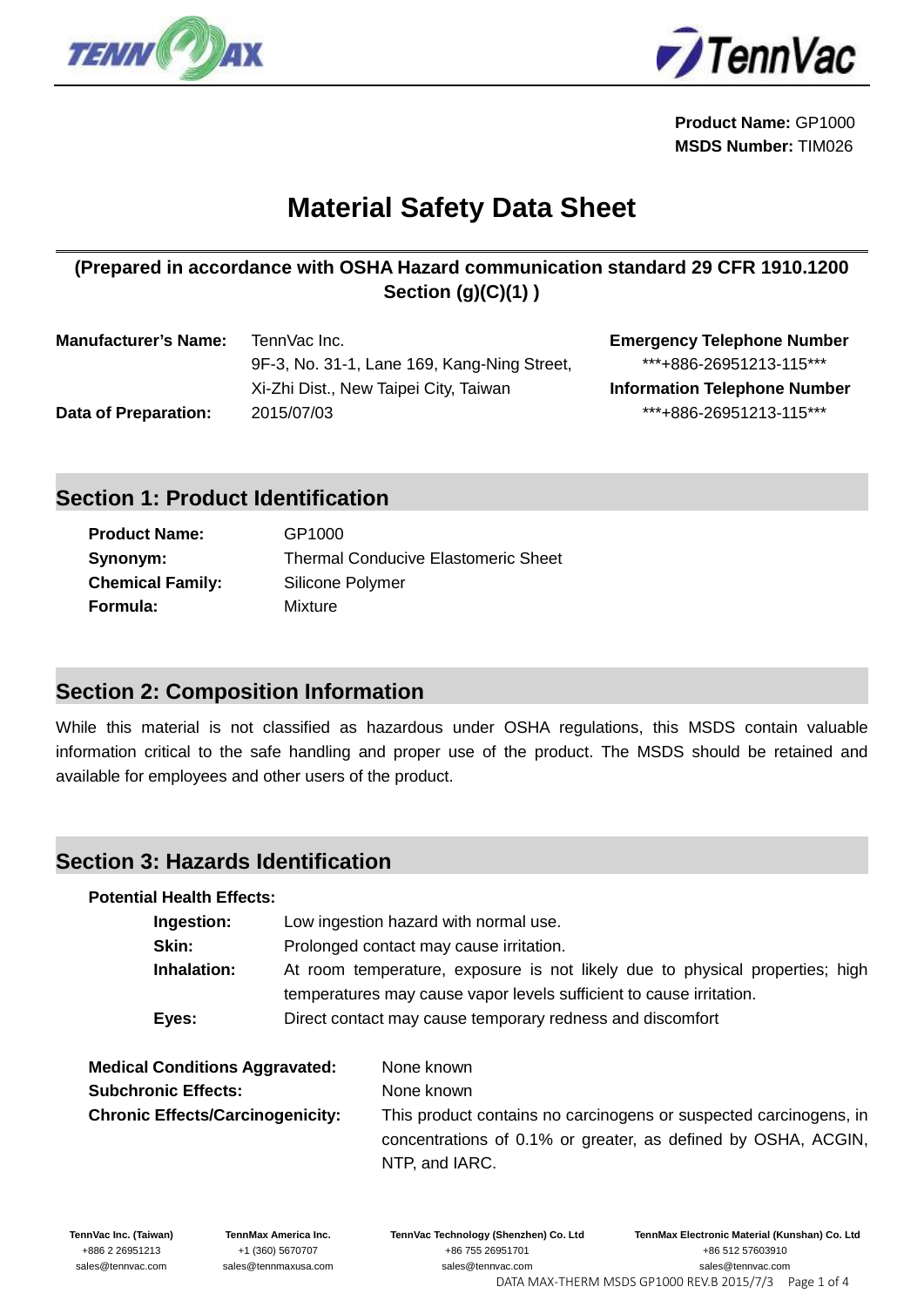



#### **Section 4: First Aid Measures**

| Ingestion:  | Get medical attention. Do not induce vomiting unless large amounts are ingested or          |
|-------------|---------------------------------------------------------------------------------------------|
|             | medical attention is not immediately available.                                             |
| Skin:       | Wash with soap and water.                                                                   |
| Inhalation: | Remove to fresh air if effects occur.                                                       |
| Eyes:       | In case of contact, immediately flush eyes with plenty of water for at least 15 minutes and |
|             | get medical attention if irritation persists.                                               |

#### **Section 5: Fire Fighting Measures**

| <b>Flammable Properties:</b>            |                                                                                                                                                                    |
|-----------------------------------------|--------------------------------------------------------------------------------------------------------------------------------------------------------------------|
| <b>Flash Point:</b>                     | Not applicable to solids                                                                                                                                           |
| <b>Flammable Limits:</b>                | <b>LFL:</b> Not Available                                                                                                                                          |
|                                         | <b>UFL:</b> Not Available                                                                                                                                          |
| <b>Sensitivity to Static Discharge:</b> | Not Expected                                                                                                                                                       |
| <b>Extinguishing Media:</b>             | Standard fire fighting media                                                                                                                                       |
| <b>Fire &amp; Explosion Hazards:</b>    | None known                                                                                                                                                         |
| <b>Special Firefighting Procedures:</b> | Fire fighting personnel should wear positive pressure self-contained<br>breathing apparatus for protection form decomposition products<br>such as carbon monoxide. |

# **Section 6: Accidental Release Measures**

Wipe or Scrape spilled material and dispose of material in accordance with federal, state, and local regulations.

# **Section 7: Handling and Storage**

No special precautions need to be taken when handling this material.

# **Section 8: Exposure Controls/Personal Protection**

| <b>Engineering Controls:</b>                | General room ventilation is expected to be satisfactory of<br>storage and handling at normal temperature. Special, local<br>ventilation may be needed where high temperatures are<br>encountered. |
|---------------------------------------------|---------------------------------------------------------------------------------------------------------------------------------------------------------------------------------------------------|
| <b>Personal Protective Equipment (PPE):</b> | No special protection needed.                                                                                                                                                                     |
| <b>General Hygiene Considerations:</b>      | Wash hands thoroughly after handling and before eating or<br>drinking                                                                                                                             |
| <b>Exposure Guidelines:</b>                 | Not available                                                                                                                                                                                     |

**TennVac Inc. (Taiwan)** +886 2 26951213 sales@tennvac.com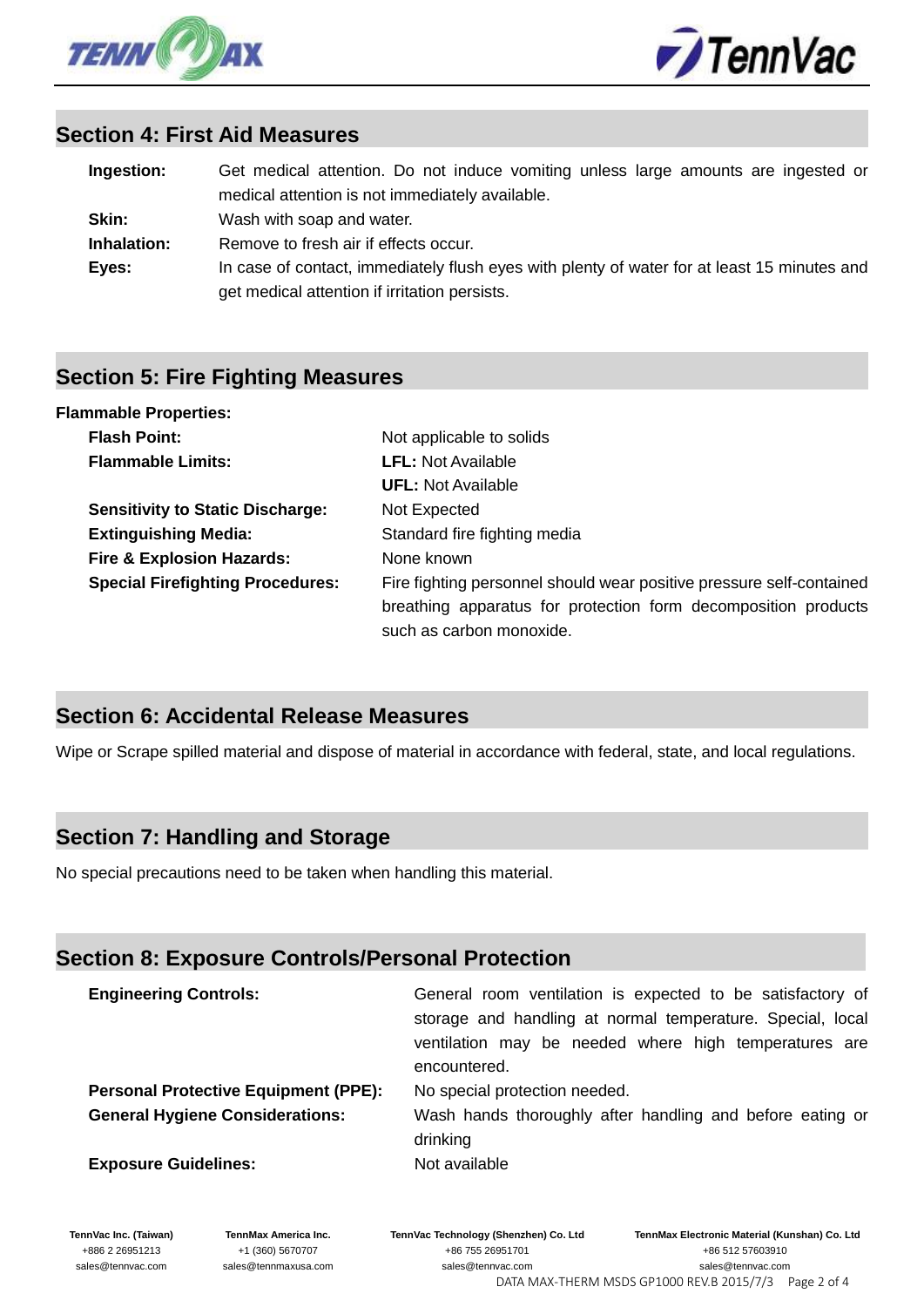



# **Section 9: Physical / Chemical Properties**

| <b>Boiling Point:</b>      | Not available          |
|----------------------------|------------------------|
| <b>Volatile by Volume:</b> | $<1.0\%$               |
| Density:                   | 2.0 g/cc $@25^\circ$ C |
| Vapor Pressure:            | Negligible             |
| Solubility in Water @20°C: | Negligible             |
| <b>Evaporation Rate:</b>   | Negligible             |
| <b>Vapor Density:</b>      | Negligible (Air=1)     |
| <b>Physical State:</b>     | Solid sheet            |
| Appearance:                | Gray sheet             |
| Odor:                      | Odorless               |

# **Section 10: Stability and Reactivity**

| Stability:                               | Stable                                                |
|------------------------------------------|-------------------------------------------------------|
| <b>Conditions to Avoid:</b>              | Strong oxidizing materials and bases.                 |
| <b>Material to Avoid:</b>                | Strong oxidizing materials and bases.                 |
| <b>Hazardous Polymerization:</b>         | Does not occur                                        |
| <b>Hazardous Decomposition Products:</b> | Carbon monoxide, carbon dioxide, and silicon dioxide. |

#### **Section 11: Toxicological Information**

No toxicological information has been found for this material.

#### **Section 12: Ecological Information**

No specific ecological data for this material is available. Please refer to Section 6 for information regarding accidental releases and Section 15 for regulatory reporting information.

#### **Section 13: Waste Disposal**

Please refer to Section 5, 6, and 15 for disposal and regulatory information.

**TennVac Inc. (Taiwan)** +886 2 26951213 sales@tennvac.com